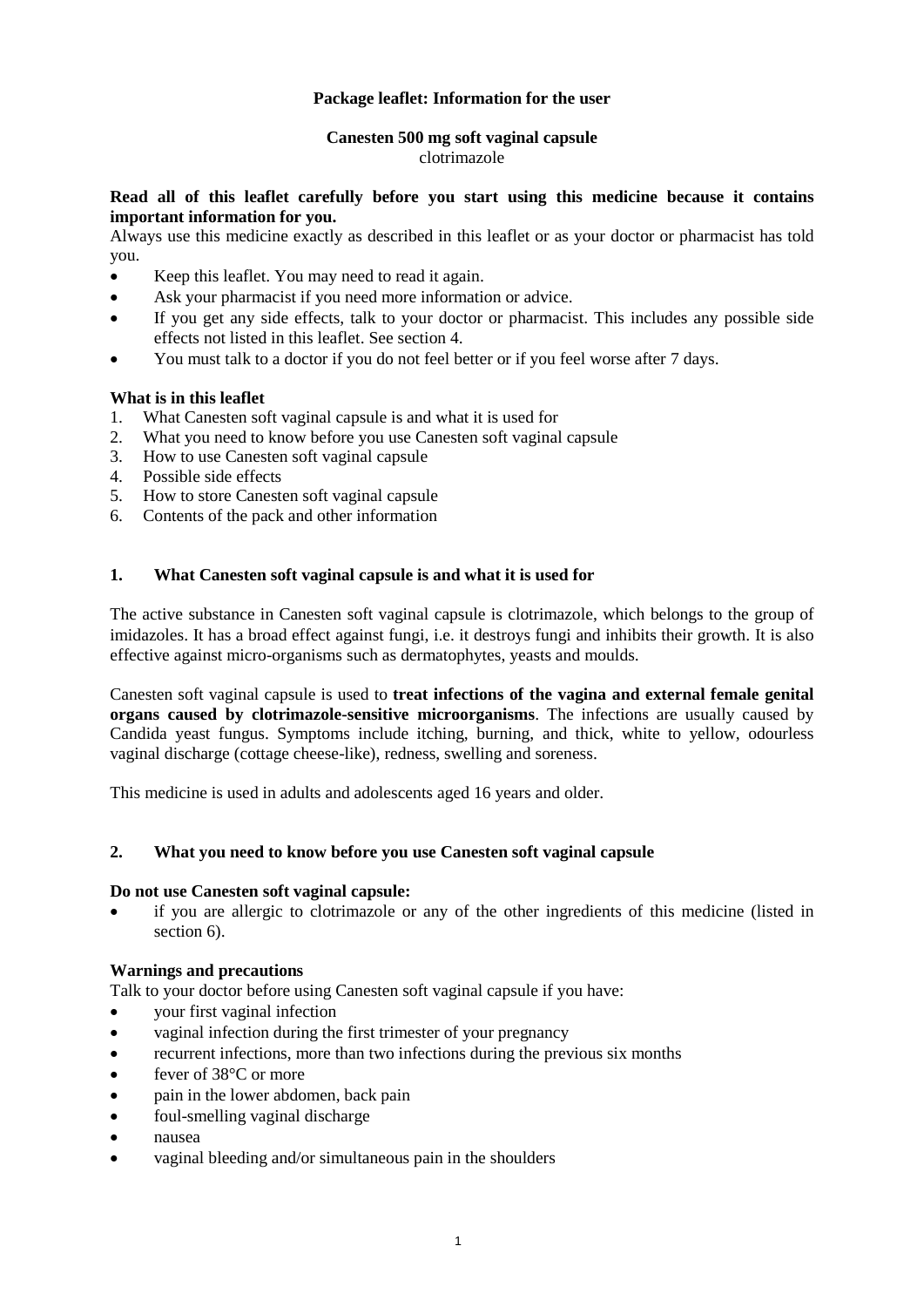Canesten soft vaginal capsule is not recommended during the menstrual period. The treatment should be finished before the onset of menstruation.

Do not use tampons, vaginal rinses, products that kill sperm or other products intended for vaginal use, at the same time as Canesten soft vaginal capsule.

Avoid sexual intercourse during use of the medicine because the infection may be transmitted to your sexual partner.

If your sexual partner has symptoms of yeast infection, these should be treated at the same time. Treatment of sexual partners might help prevent reinfection.

The contraceptive properties of latex contraceptives, such as condoms and diaphragms, may be reduced.

Do not swallow Canesten soft vaginal capsules.

#### **Children and adolescents**

In adolescents aged less than 16 years Canesten soft vaginal capsule should not be used without a doctor's prescription [OTC].

#### **Other medicines and Canesten soft vaginal capsule**

Tell your doctor or pharmacist if you are using, have recently used or might use any other medicines.

Contact your doctor if you are taking **tacrolimus** or **sirolimus**, medicines used to control the body's immune response after organ transplantation.

It is also possible that the concentration of certain medicines might increase if they are used concomitantly with Canesten vaginal soft capsule. However, with a single 500 mg dose it is unlikely that this will occur. Ask your doctor or pharmacist for advice if you are unsure about using a medicine at the same time as Canesten vaginal soft capsule.

## **Pregnancy and breast-feeding**

If you are pregnant or breast-feeding, think you may be pregnant or are planning to have a baby, ask your doctor or pharmacist for advice before using this medicine.

## **Pregnancy**

During the first 3 months of pregnancy, you should consult your doctor before using clotrimazole.During pregnancy, **do not use the provided applicator**. Therefore, insert the soft vaginal capsule into the vagina with a finger, to prevent injuries to the uterine cervix.

## **Breast-feeding**

Canesten soft vaginal capsule can be used during breast-feeding. Ask your doctor or pharmacist for advice.

#### **Driving and using machines**

Canesten soft vaginal capsule has no effect on the ability to drive and use machines.

#### **3. How to use Canesten soft vaginal capsule**

Always use this medicine exactly as described in this leaflet or as your doctor or pharmacist has told you. Check with your doctor or pharmacist if you are not sure. [OTC]

The recommended dose is:

one soft vaginal capsule inserted deep into the vagina as a single dose in the evening.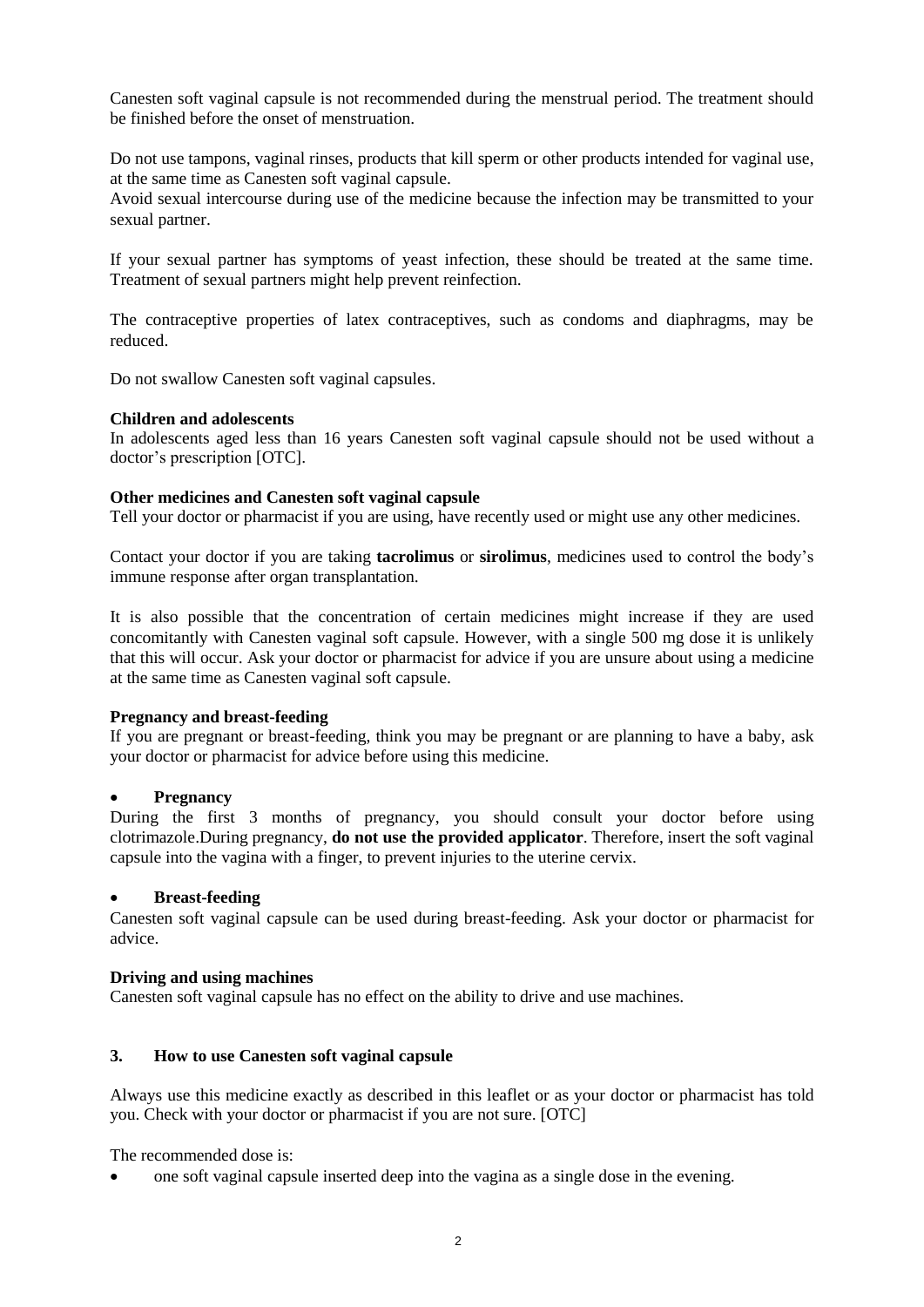Treatment can be repeated. However, if the infection persists or keeps coming back, it may indicate a more serious condition and medical advice should be sought.

# **Instruction for use**

The soft vaginal capsule should be inserted as deeply in the vagina as possible with the provided applicator, preferably in lying position, in the evening before sleep.

1. Pull the applicator's plunger outward until it stops. Put the soft vaginal capsule in the applicator.



2. Place the soft vaginal capsule firmly in the applicator's holder by twisting it gently.



3. Insert the loaded applicator deep into the vagina. This is best achieved when lying back with the legs slightly drawn up. Press the plunger completely inside the applicator. Remove the applicator with the plunger pressed in.



Inserting the soft vaginal capsule without an applicator: If you are pregnant insert the vaginal soft capsule into the vagina with your fingers.

## **Duration of treatment**

Canesten soft vaginal capsule is used as a single dose treatment.

**Contact a doctor** if symptoms have not improved **after 7 days** from start of the treatment, to confirm the cause of the infection. If the symptoms become worse, contact a doctor.

If you have any further questions on the use of this medicine, ask your doctor or pharmacist.

## **4. Possible side effects**

Like all medicines, this medicine can cause side effects, although not everybody gets them.

Side effects can occur with the following frequencies:

**Common**, may affect up to 1 in 10 people:

• burning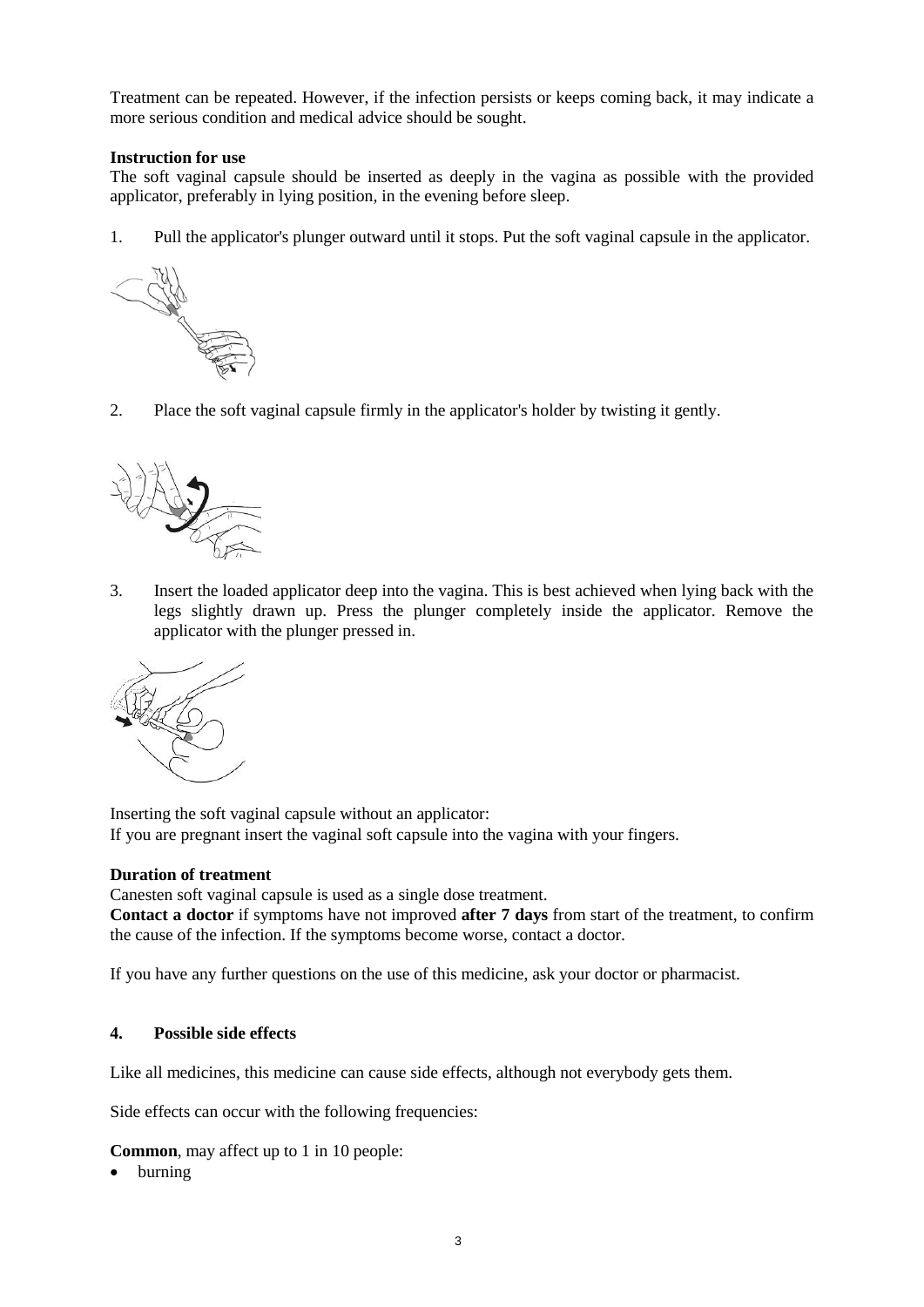**Uncommon,** may affect up to 1 in 100 people:

- abdominal pain
- itching
- skin reddening/irritation

**Rare**, may affect up to 1 in 1000 people:

- allergic reactions
- swelling
- skin rash
- vaginal bleeding

# **Frequency not known**, according to available data

- vaginal exfoliation
- vaginal discomfort
- vaginal pain
- nausea
- urticaria
- vaginal discharge
- $\bullet$  pain

**Stop the treatment** if you have local side effects or allergic reaction (including anaphylactic reaction, angioedema (swelling), low blood pressure, shortness of breath and/or fainting).

Local reactions may be similar to the symptoms of the disease. Therefore, it may sometimes be difficult to differentiate the symptoms of infection from the adverse effects caused by the medicine.

## **Reporting of side effects**

If you get any side effects, talk to your doctor or pharmacist. This includes any possible side effects not listed in this leaflet. You can also report side effects directly via www.ravimiamet.ee. By reporting side effects you can help provide more information on the safety of this medicine.

## **5. How to store Canesten soft vaginal capsule**

Keep this medicine out of the sight and reach of children.

This medicine does not require any special storage conditions.

Do not use this medicine after the expiry date which is stated on the package after "Kõlblik kuni:". The expiry date refers to the last day of that month.

Do not throw away any medicines via wastewater or household waste. Ask your pharmacist how to throw away medicines you no longer use. These measures will help protect the environment.

## **6. Contents of the pack and other information**

## **What Canesten vaginal soft capsule contains**

- The active substance is clotrimazole.
	- Each soft vaginal capsule contains 500 mg of clotrimazole.
- The other ingredients are:
	- gelatin
	- glycerol
	- paraffin, white soft; paraffin, liquid
	- purified water
	- titanium dioxide (E171)